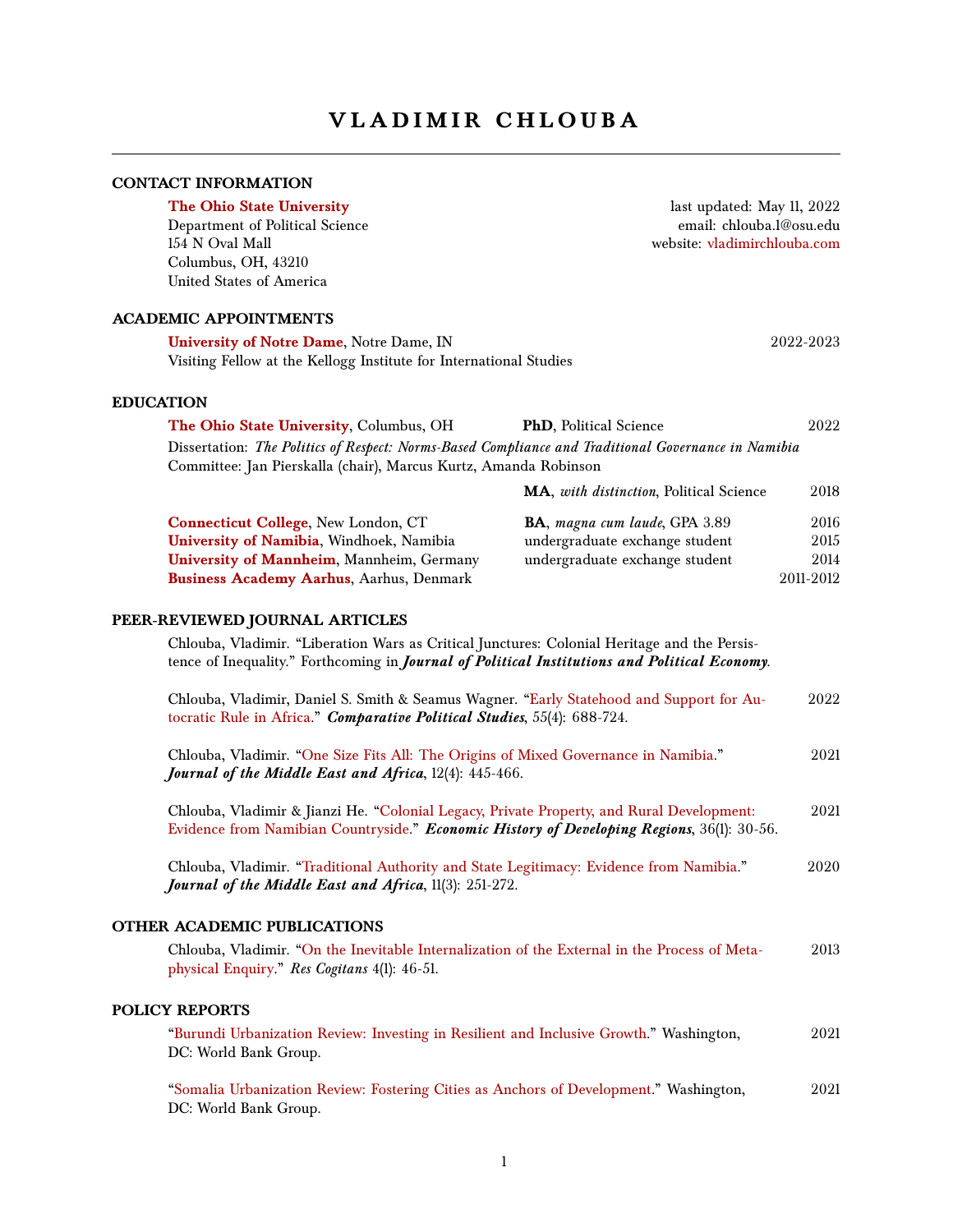# **WORKING PAPERS**

"Historical Exposure to Statehood, Ethnic Exclusion, and Government Legitimacy" (with Jan Pierskalla & Erik Wibbels, under review)

"The Politics of Respect: Early State Inheritance and Traditional Governance"

## **FELLOWSHIPS & ASSOCIATESHIPS**

| Humane Studies Fellowship, Institute for Humane Studies (IHS)                    | 2021-2022       |
|----------------------------------------------------------------------------------|-----------------|
| Research Associateship, prof. Jan Pierskalla, The Ohio State University          | May-August 2021 |
| Summer Graduate Research Fellowship, Institute for Humane Studies                | May-August 2021 |
| Humane Studies Fellowship, Institute for Humane Studies                          | 2020-2021       |
| Research Associateship, prof. Jan Pierskalla, The Ohio State University          | 2019-2020       |
| Graduate Associateship, The Ohio State University                                | 2017-2021       |
| Division of Social and Behavioral Sciences Fellowship, The Ohio State University | 2016-2021       |
| University Fellowship, The Ohio State University                                 | 2016-2017       |

### **GRANTS**

#### **External**

| Humane Studies Fellowship (\$4,000)                                                       | 2021 |  |
|-------------------------------------------------------------------------------------------|------|--|
| Summer Graduate Research Fellowship, Institute for Humane Studies (\$5,000)               | 2021 |  |
| Association for the Study of the Middle East and Africa Research Grant (\$2,500)          | 2020 |  |
| Institute for Humane Studies Graduate Conference Grant (\$100)                            | 2020 |  |
| Humane Studies Fellowship (\$3,000)                                                       | 2020 |  |
| Hayek Fund for Scholars Grant (\$1,000)                                                   |      |  |
| APSA Annual Meeting Travel Grant (\$250)                                                  | 2019 |  |
| Association for the Study of the Middle East and Africa Research Grant (\$2,000)          | 2019 |  |
| Internal                                                                                  |      |  |
| Ohio State Department of Political Science Research Grant (\$1,000)                       | 2020 |  |
| International Research & Scholarship Grant (\$3,500, declined)                            | 2020 |  |
| The Mershon Center for International Security Studies Research Grant (\$3,000)            | 2019 |  |
| Ohio State Department of Political Science Conference Travel Grant (\$324)                | 2019 |  |
| Ohio State Alumni Grant for Graduate Research and Scholarship (\$3,090)                   | 2019 |  |
| Institute for Democratic Engagement and Accountability Research Grant (\$3,000, declined) | 2018 |  |
| The Mershon Center for International Security Studies Research Grant (\$3,582)            | 2018 |  |
| The Mershon Center for International Security Studies Research Grant (\$5,000)            | 2017 |  |
| Connecticut College CISLA Travel Grant (\$2,720)                                          | 2016 |  |
| Connecticut College CISLA Internship Grant (\$2,717)                                      |      |  |

#### **AWARDS**

|  |  | The Francis R. Aumann Award for Best Published Paper, The Ohio State University             | 2021 |
|--|--|---------------------------------------------------------------------------------------------|------|
|  |  | The Francis R. Aumann Award for Best Pre-Conference Presentation, The Ohio State University | 2018 |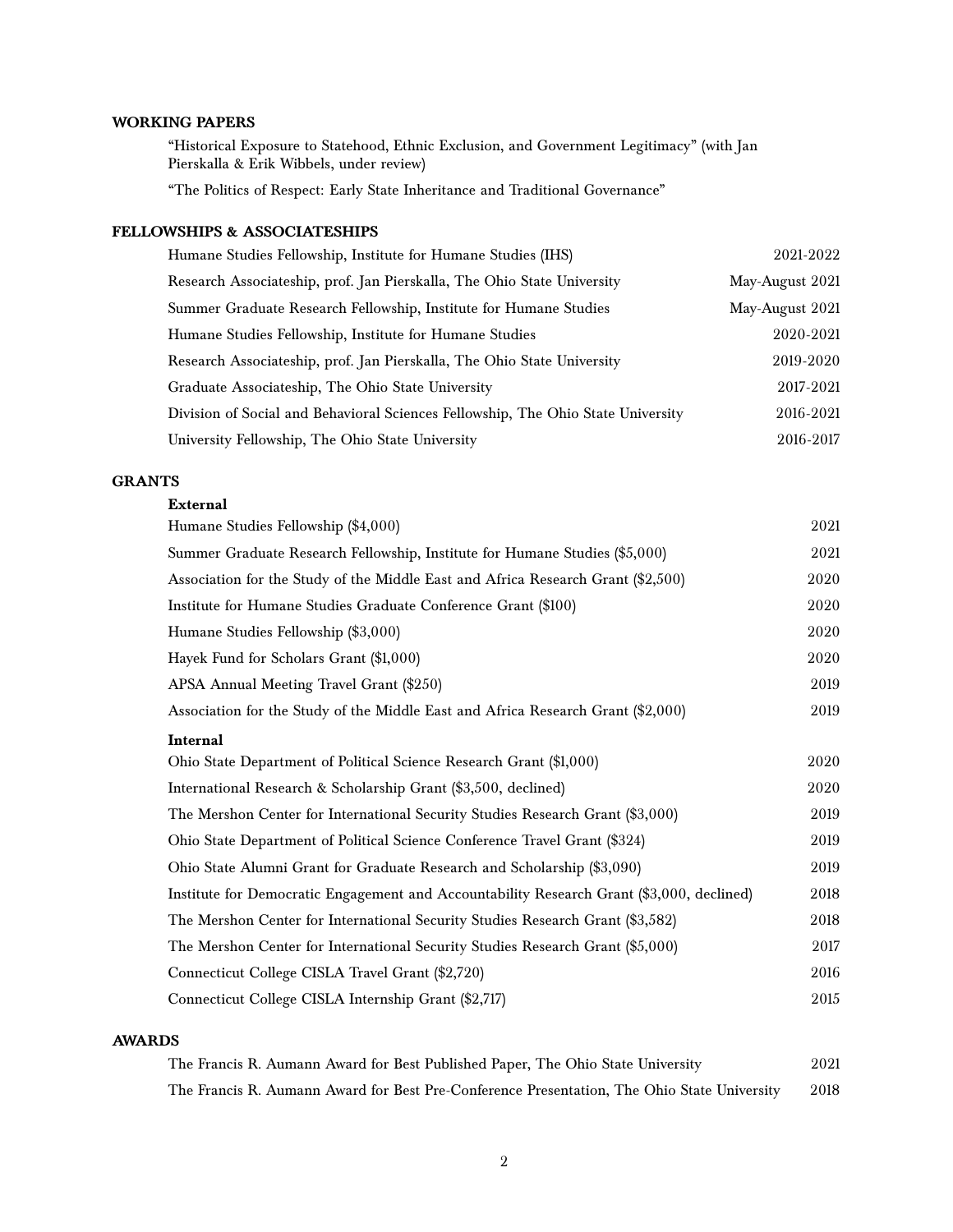| The Jacobina Aman Award for Best Paper in Comparative Politics, The Ohio State University                                                                                  | 2018                 |
|----------------------------------------------------------------------------------------------------------------------------------------------------------------------------|----------------------|
| The Jacobina Aman Award for Best Paper in Comparative Politics, The Ohio State University                                                                                  | 2017                 |
| <b>CONFERENCE PRESENTATIONS &amp; ATTENDANCE</b>                                                                                                                           |                      |
| Midwest Political Science Association (MPSA) Annual Meeting, Chicago, IL                                                                                                   | 2022                 |
| American Political Science Association (APSA) Annual Meeting, Seattle, WA                                                                                                  | 2021                 |
| IHS Summer Graduate Research Fellowship Conference (virtual conference)                                                                                                    | 2021                 |
| Midwest Political Science Association (MPSA) Annual Meeting (virtual conference)                                                                                           | 2021                 |
| African Studies Association (ASA) Annual Meeting (virtual conference)                                                                                                      | 2020                 |
| Association for the Study of the Middle East and Africa (ASMEA, virtual conference)                                                                                        | 2020                 |
| American Political Science Association (APSA) Annual Meeting (virtual conference)                                                                                          | 2020                 |
| Institute for Humane Studies Graduate Conference (virtual conference)                                                                                                      | 2020                 |
| Association for the Study of the Middle East and Africa (ASMEA), Washington, DC                                                                                            | 2019                 |
| American Political Science Association (APSA) Annual Meeting, Washington, DC                                                                                               | 2019                 |
| Midwest Political Science Association (MPSA) Annual Meeting, Chicago, IL                                                                                                   | 2019                 |
| Southwestern Social Science Association (SSSA) Annual Meeting, Orlando, FL                                                                                                 | 2018                 |
| Midwest Workshop in Empirical Political Science (MWEPS), Washington U. in St. Louis, MO                                                                                    | 2018                 |
| Student Conference on US Affairs, United States Military Academy, West Point, NY                                                                                           | 2015                 |
| Pacific University Philosophy Conference, Pacific University, OR                                                                                                           | 2013                 |
| <b>CONFERENCES &amp; WORKSHOPS ORGANIZED</b>                                                                                                                               |                      |
| Midwest Workshop in Empirical Political Science (MWEPS), The Ohio State University                                                                                         | 2020                 |
| <b>TEACHING</b>                                                                                                                                                            |                      |
| <b>Instructor of Record</b><br>Political Violence (POLITSC 3240)<br>Fall 2020, Spring 2021, Fall 2021, Spring 2022                                                         |                      |
| <b>Teaching Assistant</b><br>Field Research Methods for Politics & Development in Africa: Education Abroad<br>(prof. Amanda Robinson, Ohio State, course taught in Malawi) | Summer 2019          |
| Politics of the Developing World (prof. Jan Pierskalla, Ohio State)                                                                                                        | Spring 2019          |
| African Politics (prof. Amanda Robinson, Ohio State)                                                                                                                       | Fall 2017, Fall 2018 |
| Introduction to Comparative Politics (prof. Sarah Brooks, Ohio State)                                                                                                      | Spring 2018          |
| <b>FIELD RESEARCH EXPERIENCE</b>                                                                                                                                           |                      |
| Namibia. Doctoral dissertation fieldwork.                                                                                                                                  | May-July 2021        |
| Namibia. Doctoral dissertation fieldwork.                                                                                                                                  | July-August 2019     |
| Malawi. Doctoral dissertation fieldwork.                                                                                                                                   | May-June 2019        |
| Namibia. Doctoral dissertation fieldwork.                                                                                                                                  | May-June 2018        |
| Zambia. Doctoral dissertation fieldwork.                                                                                                                                   | June 2017            |
| Botswana. Doctoral dissertation fieldwork.                                                                                                                                 | May-June 2017        |

**Namibia**. Doctoral dissertation fieldwork. May 2017